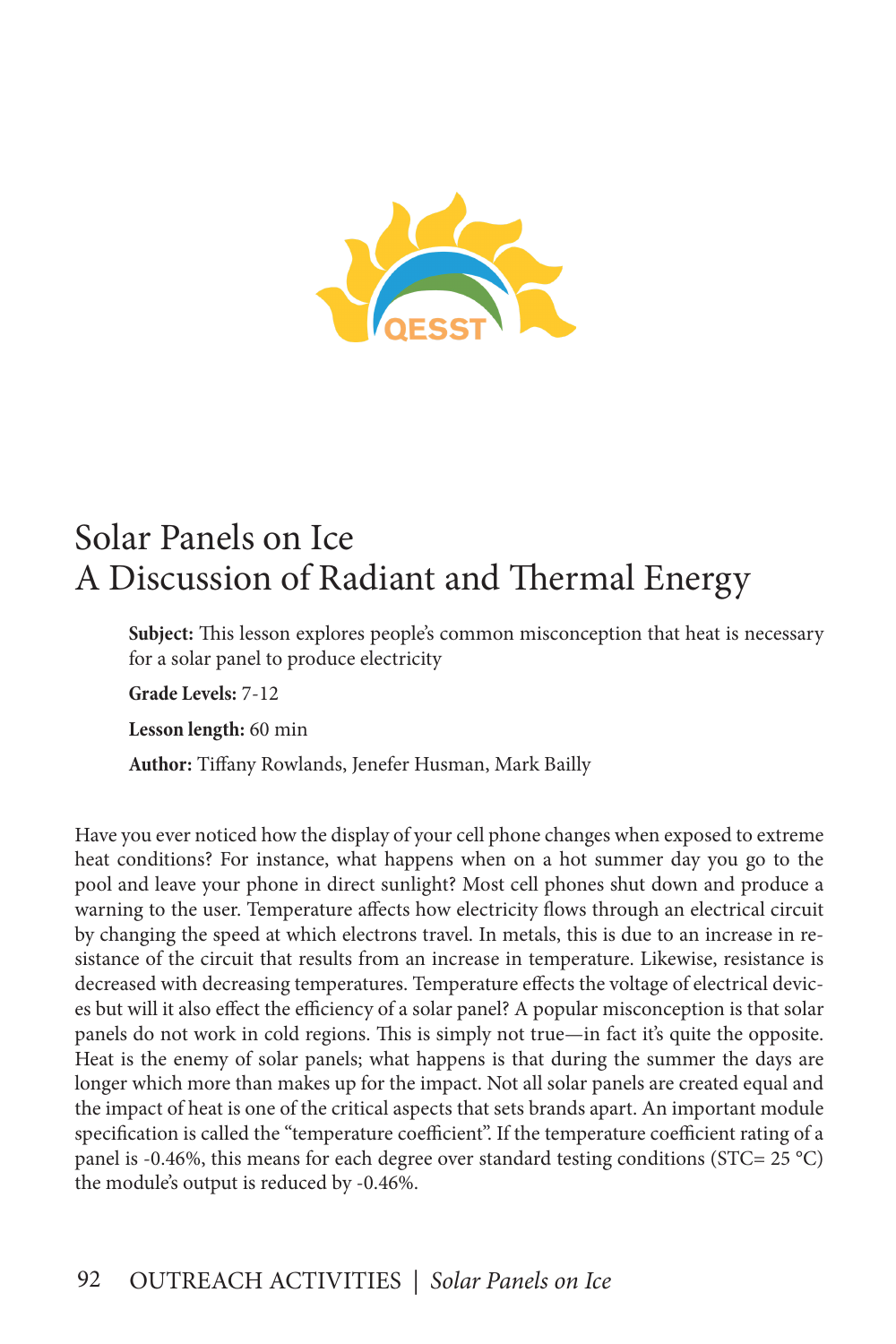# **Objectives**

People often have the misconception that heat is necessary for a solar panel to produce electricity, and the related misconception that the hotter the temperature the more electricity is produced. In this lesson, participants will investigate the voltage of a solar panel that has been placed on dry ice and compare it to a panel that has not been exposed to dry ice. Through these experiments, students will understand that radiant light is the driving force behind photovoltaic responses, and how temperature affects the efficiency.

## Materials

- 2 Solar panels
- Cardboard to cover panels
- Alligator clips
- Dry ice
- Temperature gun
- Multimeter
- Worksheet and pencil

#### **Instructions**

#### Part 1: Scientific Method

Participants will answer the following questions:

*Does the temperature outside affect the efficiency of a solar panel? Write down your hypothesis:*

*What are the independent variables in your experiment?* 

*ANSWER: Temperature*

*What are the dependent variables in your experiment?* 

*ANSWER: Voltage*

*What variables do you need to keep constant?*

*ANSWER: Time*

*What procedure would you use?*

#### Part 2: Solar cell not exposed to ice

- 1) Obtain a solar panel that has NOT been exposed to ice from your teacher.
- 2) Using a temperature gun, take the initial temperature of the panel.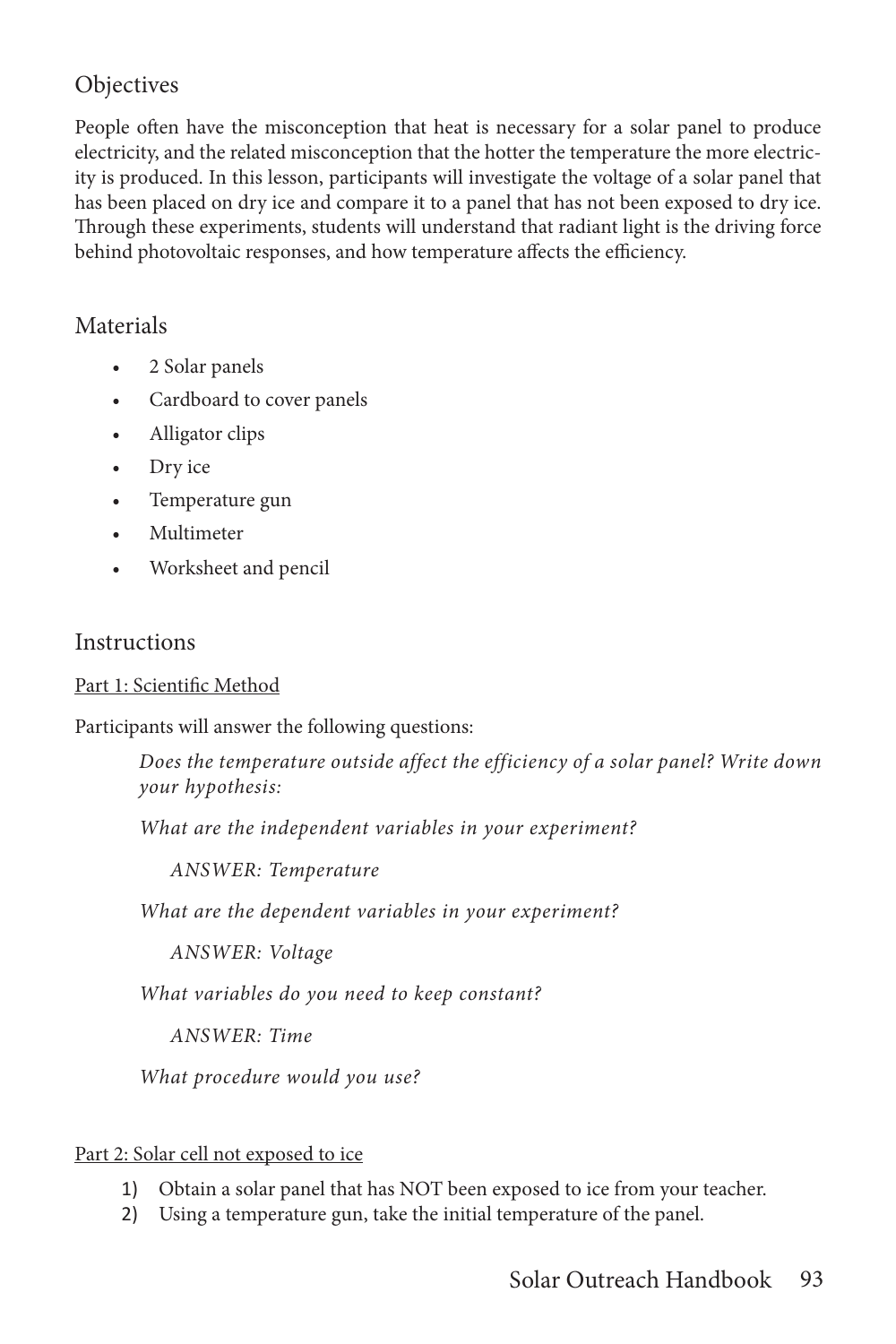- 3) Place the panel in direct sunlight.
- 4) Attach the multimeter to the panel by using the alligator clips.
- 5) Record the voltage in table #1 every 30 seconds for 4 min.
- 6) Cover the panel with the piece of cardboard.
- 7) Record the voltage in table #2 every 30 seconds for 4 min.

| Data Table #1                |             |  |
|------------------------------|-------------|--|
| Uncovered solar cell         |             |  |
| (NOT exposed to ice)         |             |  |
| initial temperature of cell_ |             |  |
| Time (sec)                   | Voltage (V) |  |
| 30 sec                       |             |  |
| 60 sec                       |             |  |
| 90 sec                       |             |  |
| 120 <sub>sec</sub>           |             |  |
| 150 sec                      |             |  |
| 180 sec                      |             |  |
| $210$ sec                    |             |  |
| 240 sec                      |             |  |

| Data Table #2               |             |  |
|-----------------------------|-------------|--|
| Covered solar cell          |             |  |
| (NOT exposed to ice)        |             |  |
| initial temperature of cell |             |  |
| Time (sec)                  | Voltage (V) |  |
| 30 sec                      |             |  |
| 60 sec                      |             |  |
| 90 sec                      |             |  |
| 120 sec                     |             |  |
| 150 sec                     |             |  |
| 180 sec                     |             |  |
| $210$ sec                   |             |  |
| $240 \text{ sec}$           |             |  |

| Data Table #3                |             |  |
|------------------------------|-------------|--|
| Uncovered solar cell         |             |  |
| (EXPOSED to ice)             |             |  |
| initial temperature of cell_ |             |  |
| Time (sec)                   | Voltage (V) |  |
| 30 sec                       |             |  |
| 60 sec                       |             |  |
| 90 sec                       |             |  |
| $120$ sec                    |             |  |
| 150 sec                      |             |  |
| 180 sec                      |             |  |
| $210$ sec                    |             |  |
| $240 \text{ sec}$            |             |  |

| Data Table #4                 |             |  |
|-------------------------------|-------------|--|
| Covered solar cell            |             |  |
| (EXPOSED to ice)              |             |  |
| initial temperature of cell _ |             |  |
| Time (sec)                    | Voltage (V) |  |
| 30 sec                        |             |  |
| $60$ sec                      |             |  |
| 90 <sub>sec</sub>             |             |  |
| 120 <sub>sec</sub>            |             |  |
| 150 sec                       |             |  |
| 180 sec                       |             |  |
| $210$ sec                     |             |  |
| $240 \text{ sec}$             |             |  |